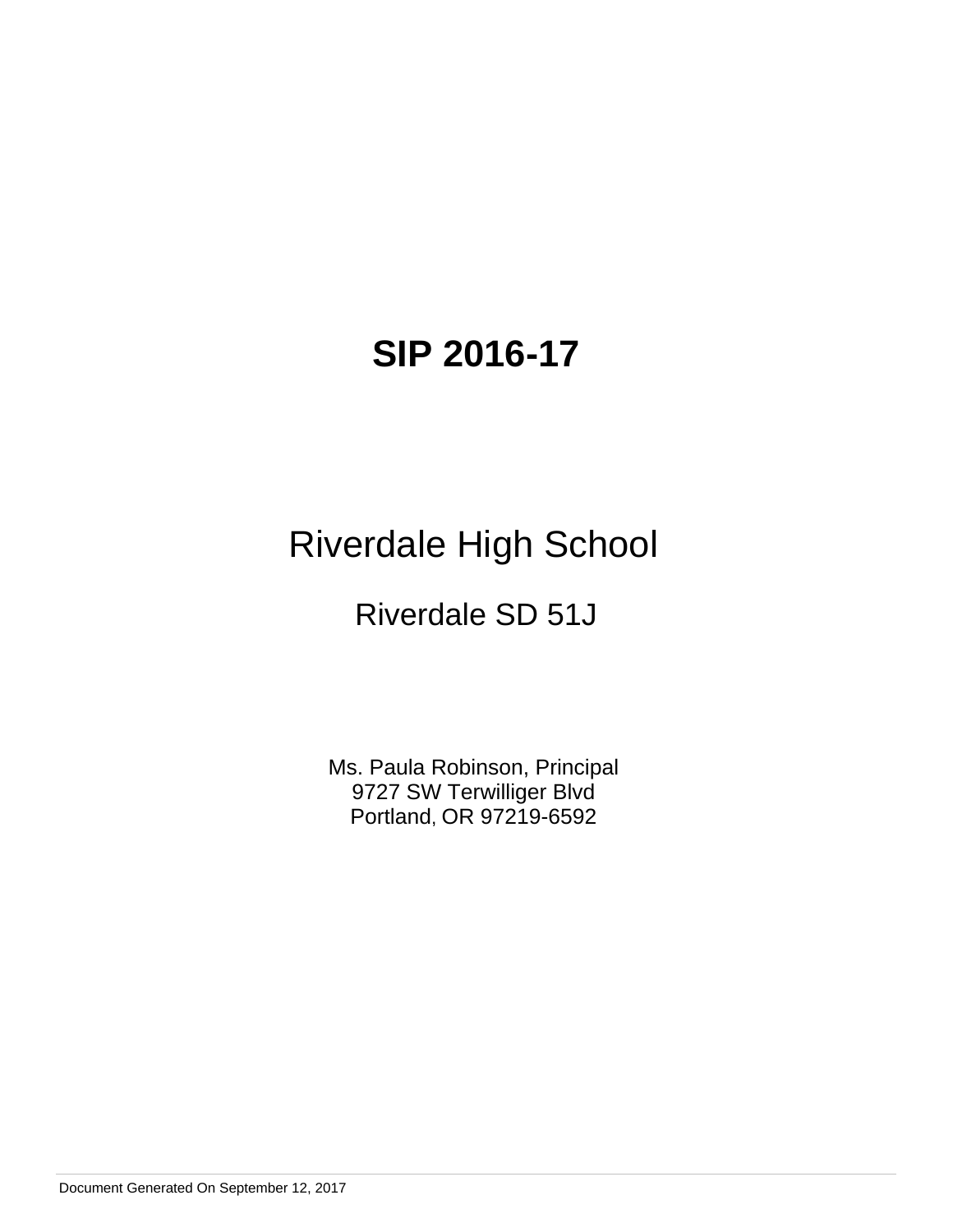## **TABLE OF CONTENTS**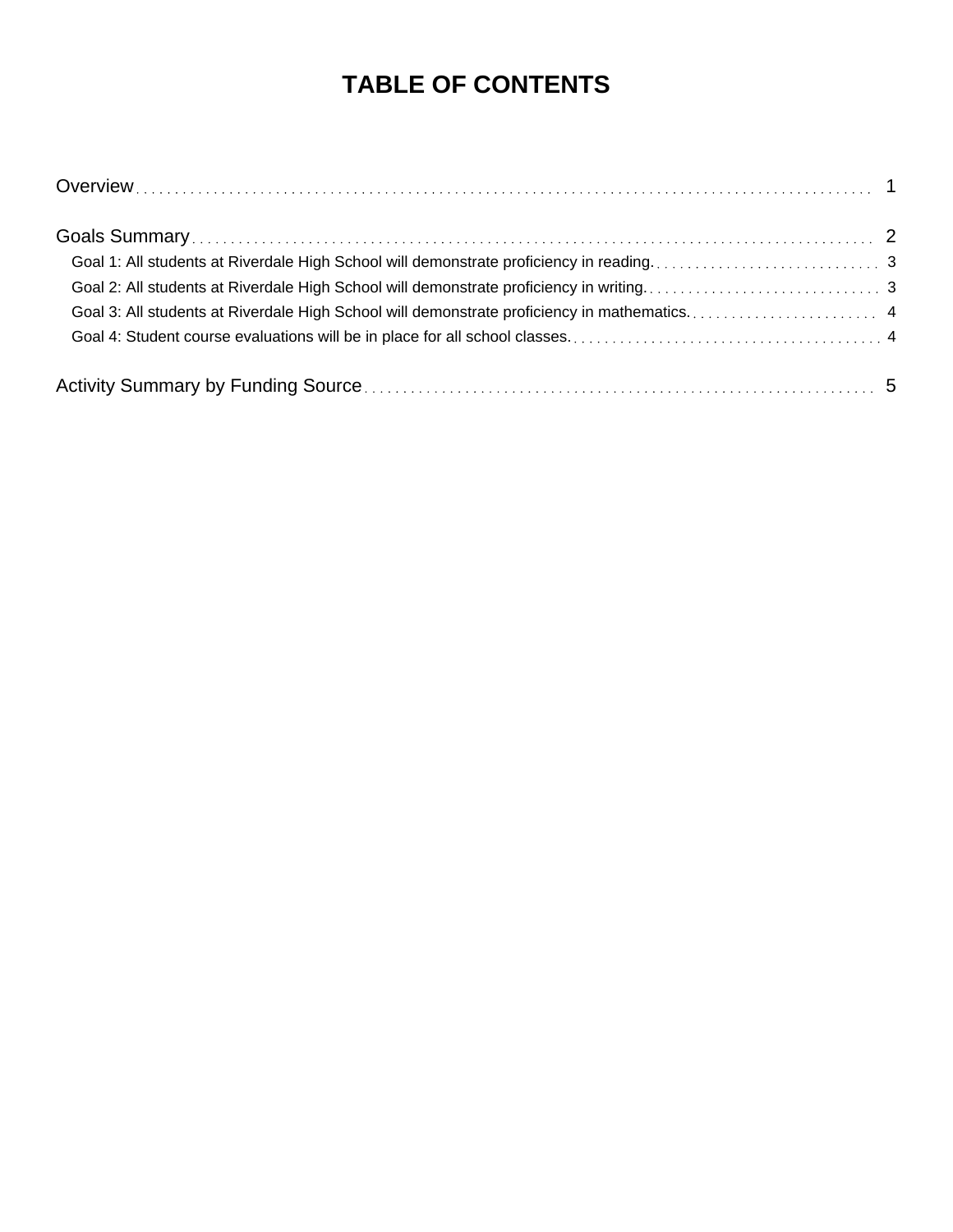## **Overview**

## **Plan Name**

SIP 2016-17

## **Plan Description**

2016-17 School improvement plan including professional development, student achievement, and school culture goals. Submitted by the site council.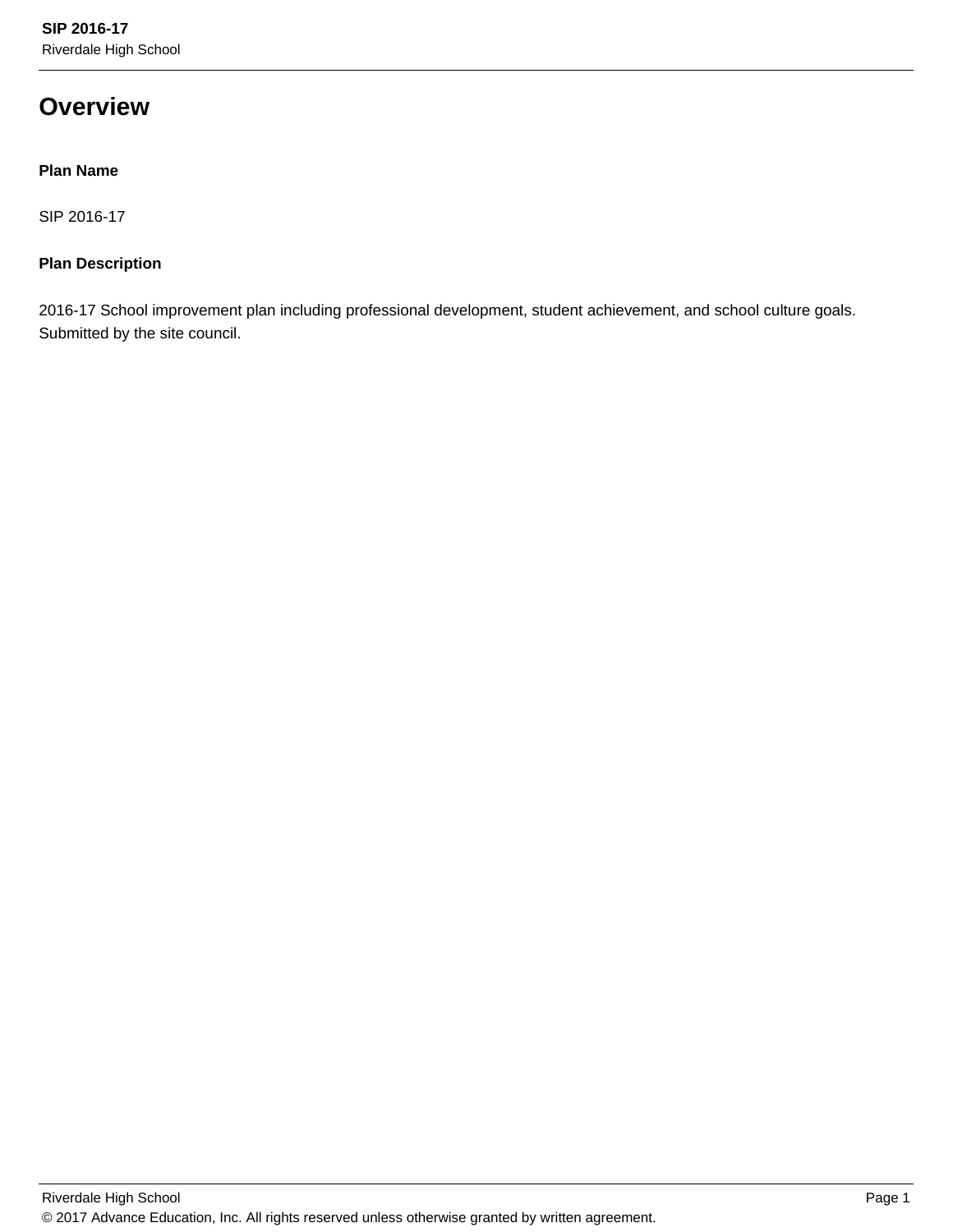## **Goals Summary**

**The following is a summary of the goals encompassed in this plan. The details for each goal are available in the next section.**

| #  | Goal Name                                                                             | Goal Details                                    | Goal Type      | <b>Total Funding</b> |
|----|---------------------------------------------------------------------------------------|-------------------------------------------------|----------------|----------------------|
|    | All students at Riverdale High School will<br>demonstrate proficiency in reading.     | Objectives: 1<br>Strategies: 1<br>Activities: 1 | Academic       | \$0                  |
| 2  | All students at Riverdale High School will<br>demonstrate proficiency in writing.     | Objectives: 1<br>Strategies: 1<br>Activities: 1 | Academic       | \$0                  |
| 3  | All students at Riverdale High School will<br>demonstrate proficiency in mathematics. | Objectives: 1<br>Strategies: 1<br>Activities: 1 | Academic       | 1\$7000              |
| 14 | Student course evaluations will be in place for all<br>Ischool classes.               | Objectives: 1<br>Strategies: 1<br>Activities: 1 | Organizational | \$0                  |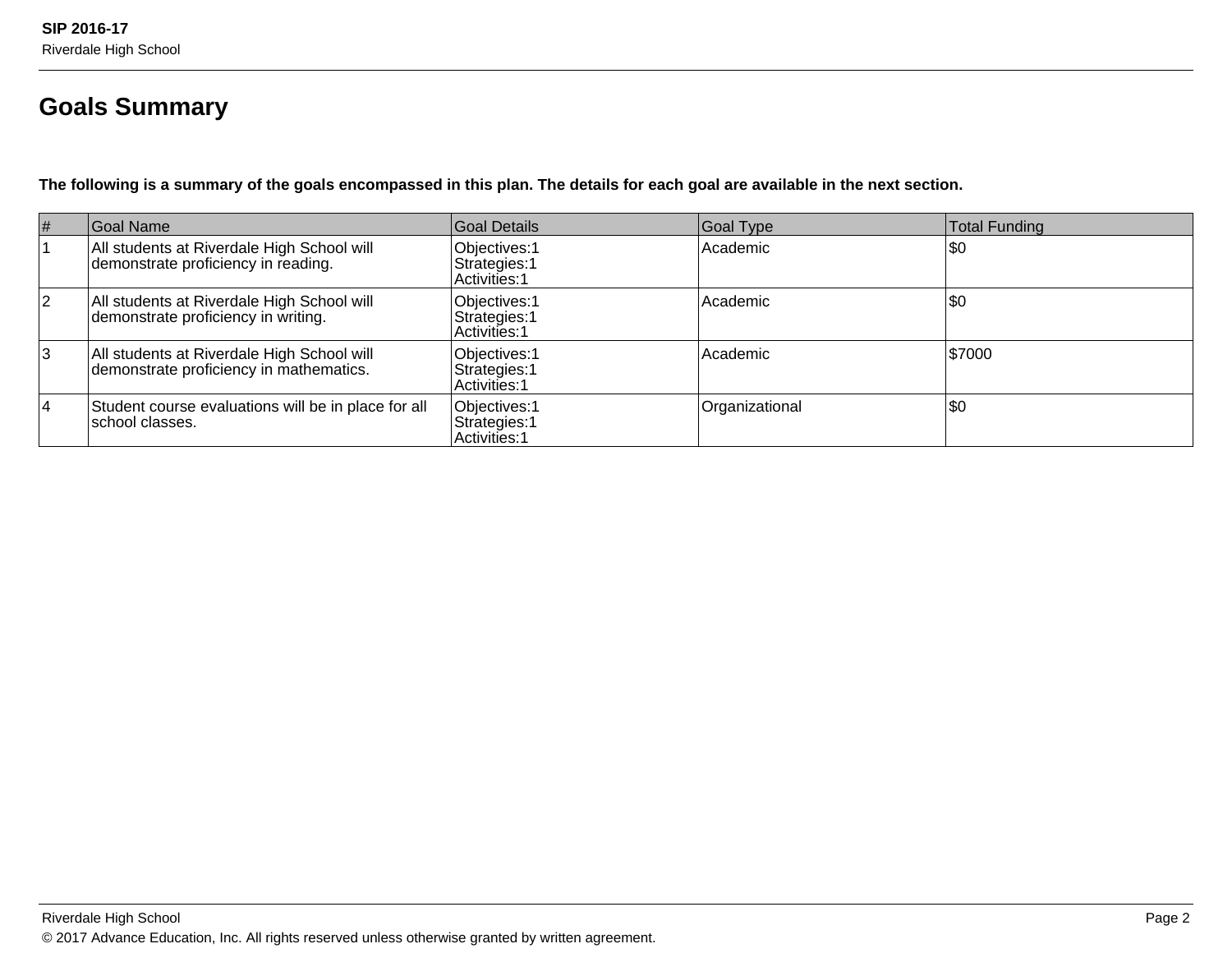## **Goal 1: All students at Riverdale High School will demonstrate proficiency in reading.**

### **Measurable Objective 1:**

100% of Twelfth grade students will demonstrate a proficiency in reading and comprehending a variety of texts on any instrument that measures and qualifies for theEssential Skills graduation requirement in reading with at least 95% meeting or exceeding the standard on SBAC in Reading by 06/30/2017 as measured by 100%graduation rate.

### **Strategy 1:**

Differentiation and Scaffolding - Teachers will use student data from national and state level standardized tests to plan differentiation and scaffolding as needed byindividual students in order to provide optimum interventions.

| Activity - Provision of differentiation and scaffolding                                                                                                                                           | Activity Type                         | Begin Date | <b>End Date</b> | <b>Resource</b><br>Assigned | Source Of<br> Funding | <b>Staff</b><br>Responsible                                    |
|---------------------------------------------------------------------------------------------------------------------------------------------------------------------------------------------------|---------------------------------------|------------|-----------------|-----------------------------|-----------------------|----------------------------------------------------------------|
| Teachers will collaborate in teacher teams in order to target individual skill<br>deficits for some and opportunities for acceleration for others by planning<br>differentiation and scaffolding. | <b>Academic</b><br>Support<br>Program | 04/03/2013 | 06/10/2014      | 1\$0                        | District<br> Funding  | Paula<br>Robinson,<br>Support<br>Team. and<br>Teacher<br>Teams |

## **Goal 2: All students at Riverdale High School will demonstrate proficiency in writing.**

### **Measurable Objective 1:**

100% of Twelfth grade students will demonstrate a proficiency in the ability to write clearly and accurately on any instrument that measures and qualifies for the Essential Skills graduation requirement in writing with at least 85% meeting or exceeding the standard on SBAC in Writing by 06/30/2017 as measured by 100%graduation rate.

## **Strategy 1:**

Increased Writing school-wide - The Common Core State Standards for Writing will expand beyond the English Language Arts Department. All subject matter acrossthe school will implement Writing instruction into their curriculum. In the English Language Arts Department all students will be assigned three major Writingassignments. By increasing the amount of written work assigned and the feedback about writing, students will improve their skills. Examples include Ms. Finnerty andMs. LePore's collaboration to do a Science research paper.

| <b>Activity</b><br>y - Scheduling Writing into all subjects                                                                        | Activity Type Begin Date     |            | <b>IEnd Date</b> | <b>Resource</b><br><b>IAssigned</b> | <b>Source Of</b><br> Fundina | Staff<br><b>Responsible</b> |
|------------------------------------------------------------------------------------------------------------------------------------|------------------------------|------------|------------------|-------------------------------------|------------------------------|-----------------------------|
| Analyzing school courses, school schedule and individual syllabi, then<br>planning where the writing assignments will be embedded. | <b>Direct</b><br>Instruction | 08/26/2013 | 06/10/2014       | I\$0                                | No Funding<br> Reauired      | lPaula<br>Robinson          |

#### Riverdale High School

© 2017 Advance Education, Inc. All rights reserved unless otherwise granted by written agreement.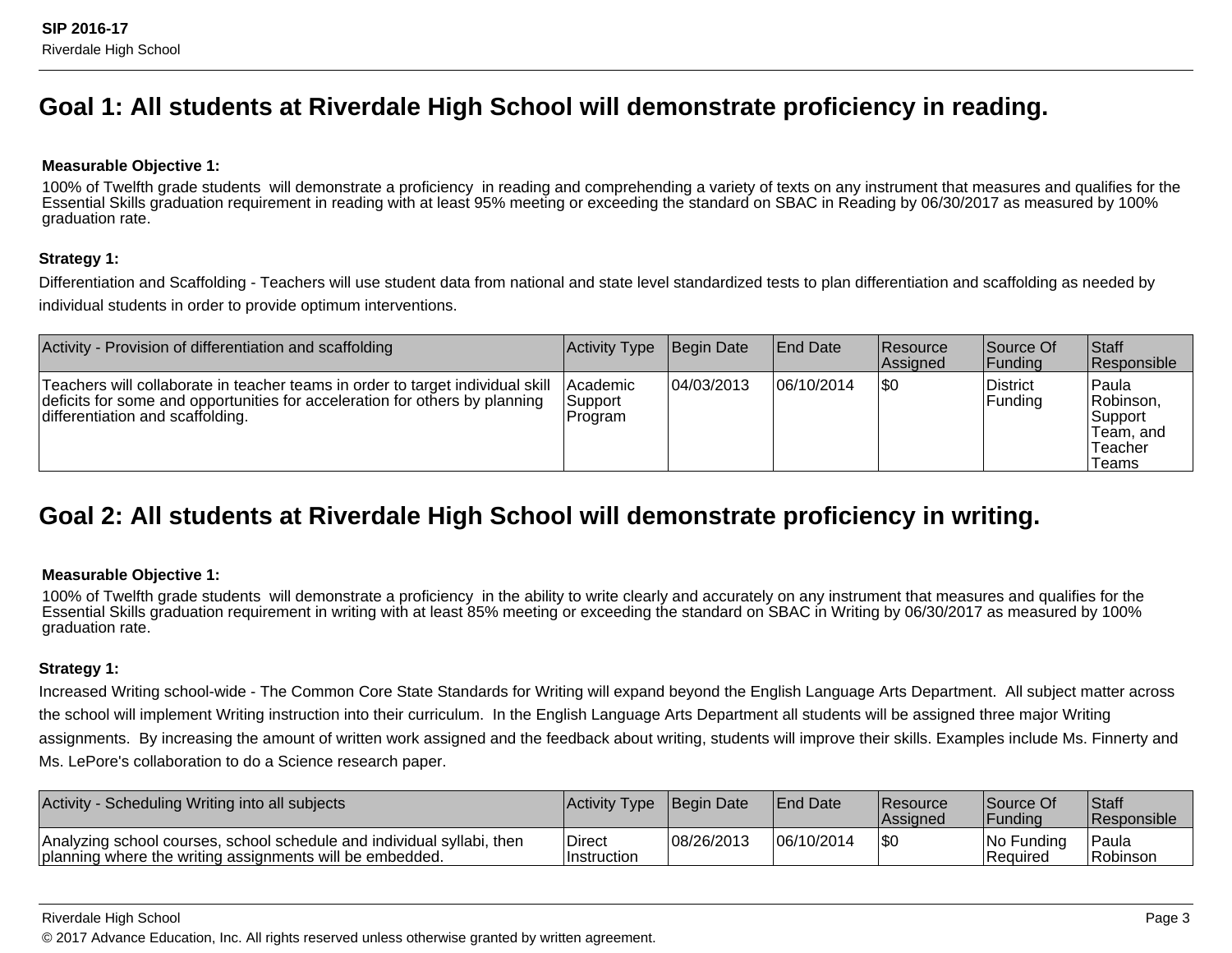## **Goal 3: All students at Riverdale High School will demonstrate proficiency in mathematics.**

### **Measurable Objective 1:**

100% of Twelfth grade students will demonstrate a proficiency in the application of mathematics given in a variety of contexts on any instrument that measures and qualifies for the Essential Skills graduation requirement in mathematics with at least 75% meeting or exceeding the standard on SBAC in Mathematics by 06/30/2017as measured by 100% graduation rate.

### **Strategy 1:**

Textbook Adoption - The Math department will review and select new textbooks aligned to CCSS.

| <b>Activity - Textbook Adoption</b>                                                                                                                                                                 | <b>Activity Type</b>                                      | Begin Date | <b>End Date</b> | <b>Resource</b><br>Assigned | Source Of<br> Funding         | <b>Staff</b><br>Responsible                                    |
|-----------------------------------------------------------------------------------------------------------------------------------------------------------------------------------------------------|-----------------------------------------------------------|------------|-----------------|-----------------------------|-------------------------------|----------------------------------------------------------------|
| Math department will review and select textbooks aligned to CCSS which<br>provide student opportunities to justify their thinking and demonstrate<br>critical understanding of mathematical theory. | <b>Professional</b><br>Learning,<br>Direct<br>Instruction | 03/01/2016 | 06/30/2016      | \$7000                      | General Fund   Betsy Carroll, | ⊺Da∨id<br>Thompson.<br>IJohn<br>Preacher.<br>Paula<br>Robinson |

## **Goal 4: Student course evaluations will be in place for all school classes.**

### **Measurable Objective 1:**

collaborate to provide all students the opportunity to complete course evaluations at the end of each trimester in order to provide feedback and the opportunity forteacher reflection by 06/09/2017 as measured by 80% return rate of course evaluations in all classes at the end of each trimester.

### **Strategy 1:**

Course Evaluation Creation - The site council will create a course evaluation document to provide feedback and the opportunity for reflection for both staff and students.

| Activity - Course Evaluation                                                                                                                                                                                                    | Activity Type                           | Begin Date | <b>End Date</b> | <b>Resource</b><br>Assigned | Source Of<br> Funding            | <b>Staff</b><br>Responsible     |
|---------------------------------------------------------------------------------------------------------------------------------------------------------------------------------------------------------------------------------|-----------------------------------------|------------|-----------------|-----------------------------|----------------------------------|---------------------------------|
| Students will complete course evaluations for each class at the end of each Professional<br>trimester. Course evaluations will be confidentially returned to teachers for Learning,<br>the purposes of feedback and reflection. | Other -<br><b>Student</b><br>Engagement | 11/18/2016 | 106/09/2017     | \$0                         | $ No$ Funding<br><b>Required</b> | `Paula<br>Robinson,<br>Teachers |